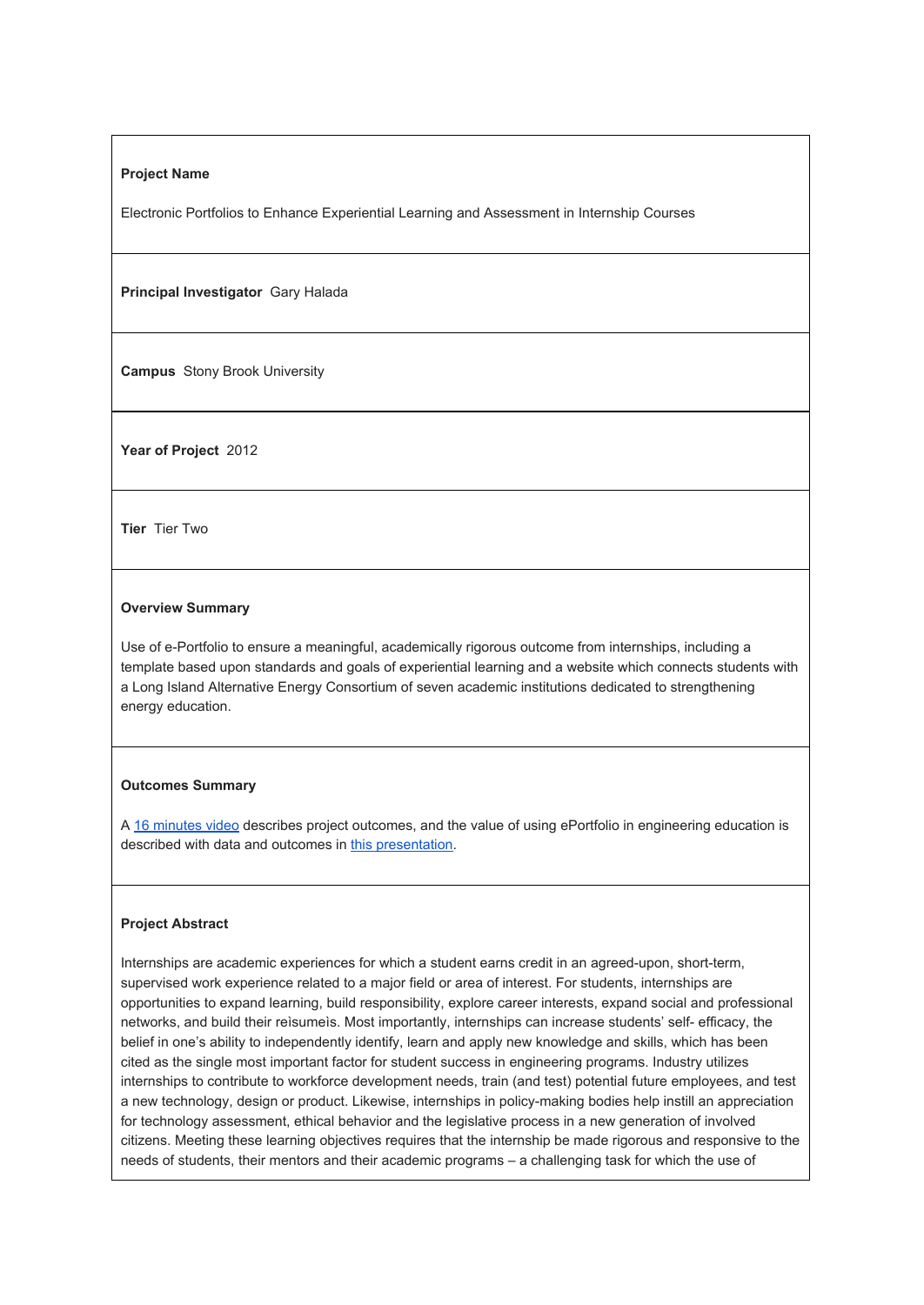#### electronic portfolios is ideal.

An electronic portfolio (or eportfolio) is a digital compilation of student work and self-selected information which gives evidence of student knowledge and accomplishments. As opposed to a physical portfolio (with inherent space and temporal restrictions), the eportfolio allows the student to continually add reflections, to show connections between academic work and life activities, and tie together courses, presentations, awards and journal-format descriptions of learning which demonstrate growth and mastery and which can be used by faculty, advisors, and potential employers or graduate programs to assess student achievement. While the eportfolio platform at Stony Brook is Digication, the importance is in the content, not the format. Content can be exported to and from other platforms, and the templates developed to direct student learning evidence and reflection can be easily adapted for platforms at other SUNY campuses.

A key function of internship courses is to provide an ideal mechanism for 'experiential learning', defined as "knowledge, skills, and/or abilities attained through observation, simulation, and/or participation that provides depth and meaning to learning by engaging the mind and/or body through activity, reflection, and application." (Craig 1997). The Middle States Commission on Higher Education's Experiential Learning Standard 13 (2011) states that "procedures to assess learning for the award of academic credit [for internships]... should define college-level learning and state clearly that credit is awarded for demonstrated learning, and not merely for experience." Hence assessment must be rigorous, and the structure of the course should be guided by a template which reflects skills and learning. Experiential learning is also a critical mechanism for meeting the learning outcomes defined by the Accreditation Board for Engineering and Technology (ABET), especially those outcomes which reflect student ability to function on multi-disciplinary teams, communicate effectively, act ethically and engage in life-long learning. While experiential learning can help meet these outcomes, demonstrating proficiency requires the mechanism provided by eportfolios.

Most engineering degree programs require or strongly encourage students to complete at least one internship (and meet ABET criteria). For example, the Engineering Science program at Stony Brook University includes an internship course, coordinated by the P.I., used to fulfill a technical elective requirement. Use of eportfolios in this course will provide a prototype which can be studied and optimized for application in other programs and campuses. We are fortunate to have a mechanism in place to disseminate the eportfolio methodology, template and assessment tools through the P.I.'s participation in the Long Island Alternative Energy Consortium (LIAEC), a collaboration of seven academic institutions (including four SUNY four year institutions (Farmingdale, Old Westbury and SUNY Maritime, and Stony Brook) and two community colleges (Suffolk and Nassau) in the SUNY system) dedicated to strengthening energy education through a multi-disciplinary academic curriculum which includes cooperative learning in energy development and applications through internships, facilitated via existing and new partnerships between academic institutions, industry and legislative offices.

We propose to design and implement an eportfolio approach to ensure a meaningful experiential learning outcome from internships. A template based upon the standards and goals of experiential learning will be developed in collaboration with Dr. Janet Nepkie, an innovator in experiential learning and internships, and Nancy Wozniak, a learning architect and eportfolio expert in the Teaching, Learning Technology department at Stony Brook. The project will include a student staff member dedicated to teaching students how to develop meaningful portfolios, and a second graduate assistant to develop and maintain a web site which connects students with internship opportunities, introduces the template, and builds dissemination with LIAEC institutions. An assessment rubric will be created and implemented with Dr. Pat Aceves (Director of the Faculty Center) and staff. The grant will also support two major workshops for industry internship supervisors, representatives from regional industrial associations, faculty coordinators, and our experts in experiential learning, eportfolios and assessment, in order to collaboratively enhance the template and web- based tools, explore best practices for experiential learning, generate meaningful internship opportunities, and assess program progress and benefits to both student learning and workforce development.